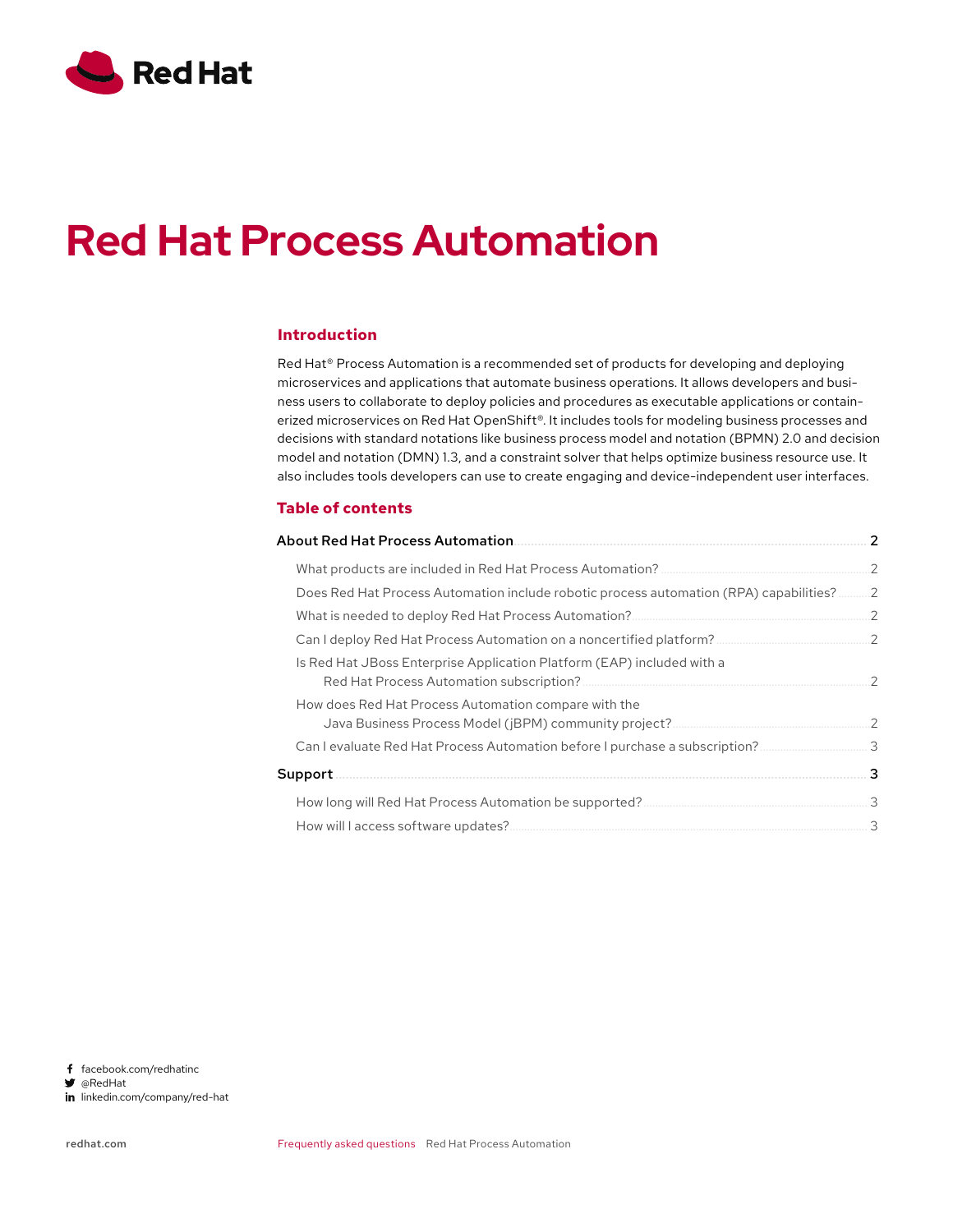<span id="page-1-0"></span>

# **About Red Hat Process Automation**

**Question:** What products are included in Red Hat Process Automation?

**Answer:** Red Hat Process Automation includes the following Red Hat Application Services products:

- ▶ Red Hat Process Automation Manager
- ▶ Red Hat Decision Manager
- ▶ Red Hat Runtimes
- ▶ Red Hat OpenShift (optional)

More information about each of these products is available on the [Red Hat Customer Portal](https://access.redhat.com/products).

**Answer:** Red Hat collaborates with leading RPA vendors to create compatibility between Process Automation and RPA products. The most efficient way to use RPA within an automated business process is to invoke a third-party RPA bot via its representational state transfer (REST) application programming interface (API) within the process model. Process Automation includes special service tasks for this purpose and examples are available on the [Red Hat Middleware blog.](https://www.redhat.com/en/blog/channel/red-hat-middleware)

**Answer:** Process Automation is distributed in container image files suitable for deployment on Red Hat OpenShift. Kubernetes Operators are included to automate product installation and upgrades on OpenShift. In addition, automated installation is available for on-premise deployments on any certified Java™ virtual machine (JVM) and Java EE platform, including Red Hat JBoss® Web Server and Red Hat JBoss EAP. For a full list of certified and supported configurations, refer to the [Red Hat](https://access.redhat.com/articles/3405381)  [Customer Portal.](https://access.redhat.com/articles/3405381)

**Answer:** Yes. We will perform all commercially reasonable efforts to support customers who are running Process Automation on a noncertified platform. However, if we feel that the root cause of a reported issue is due to the platform or the interoperability of the platform with Process Automation, you may be asked to reproduce and troubleshoot the problem on a certified platform.

**Answer:** Yes. A Process Automation subscription includes JBoss EAP for the same number of cores and with the same level of support. For example, a 64-core premium Process Automation subscription includes premium support for JBoss EAP on those same 64 cores.

In other words, a 64-core subscription covers a total of 64 cores, regardless of which product— Process Automation, JBoss EAP, or both—is deployed on each core. Customers can deploy JBoss EAP in support of their Process Automation applications or for any other purpose.

**Answer:** The open source community is consistently innovating as new features are explored, developed, and tested by community members. As these features mature, Red Hat includes them in the Process Automation subscription, which offers platform certification, access to Red Hat support, and many other benefits.

**Question:** Does Red Hat Process Automation include robotic process automation (RPA) capabilities?

**Question:** What is needed to deploy Red Hat Process Automation?

**Question:** Can I deploy Red Hat Process Automation on a noncertified platform?

**Question:** Is Red Hat JBoss EAP included with a Red Hat Process Automation subscription?

**Question:** How does Red Hat Process Automation compare with the Java Business Process Model (jBPM) community project?